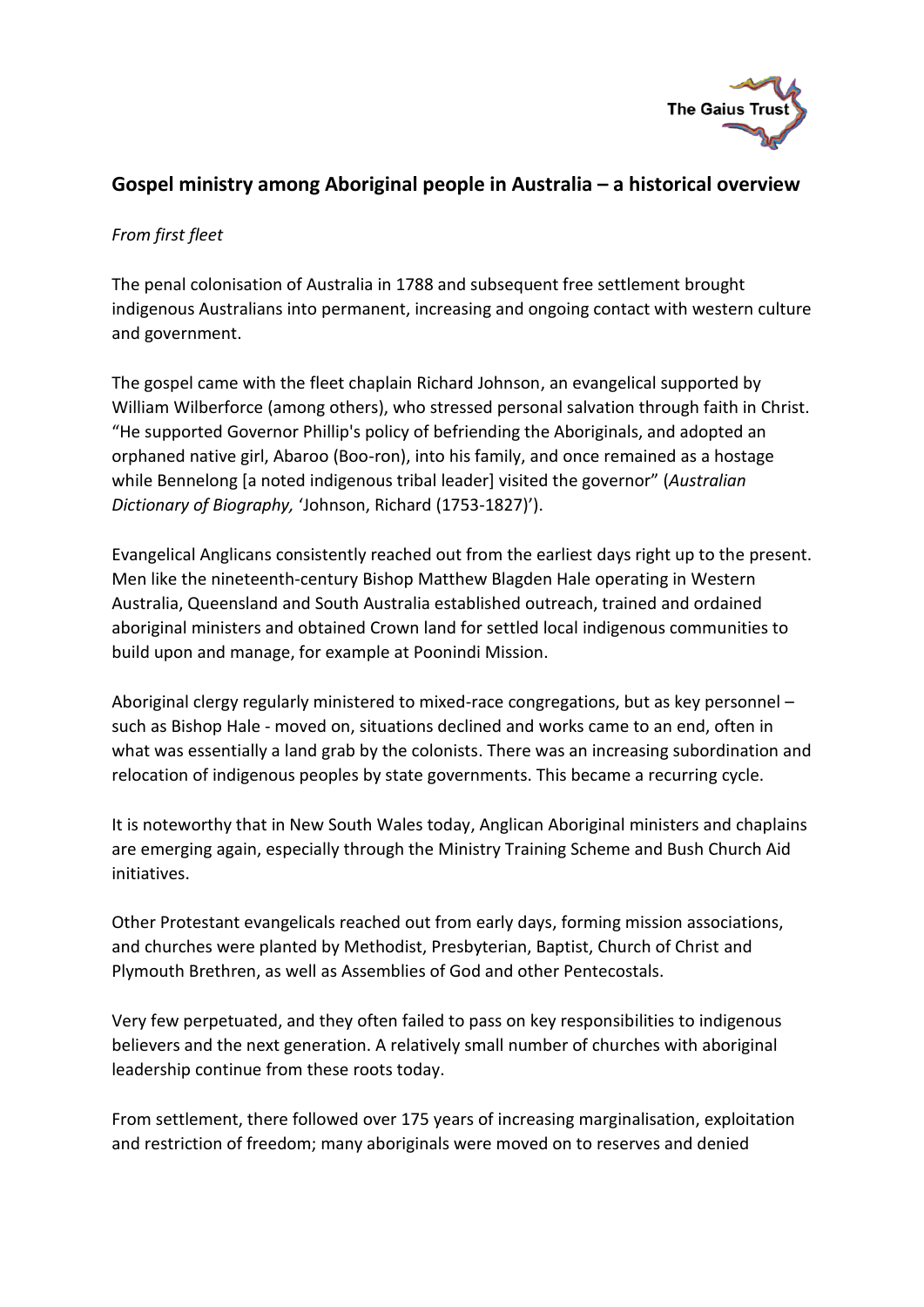residence inside towns, having neither the vote at the ballot box nor the right to join a labour union, and even excluded from marching on Anzac Day as veterans.

## *Change from the ground up*

But from the 1960's a general movement across the country and through the majority population began an agenda of emancipation and equal rights for all indigenous peoples.

In the 1970's two key things occurred. Firstly, the Aboriginals Evangelical Fellowship was born in order to allow freedom to govern their churches for indigenous Christians as well as a gospel platform together. Congregations within this fellowship often have a diverse racial mix but also they are a doctrinal mix though non-charismatic; their college in Western Australia is strongly dispensational but in New South Wales they are more aligned with a biblical theology.

Secondly, there was also a general falling away among evangelical aboriginal churches from this time, purportedly as the political climate of secular reconciliation came to the fore. Aged believers from that period testify to a whole generation leaving the churches to fight for societal equality and national reconciliation and the restoration of traditional lands.

"Western" materialism gained significant influence, and the increasing educational opportunity that came with new freedoms allowed an emerging generation to engage positively in the wider nation and take on professional callings; conversely social welfare dependence and deep-seated challenges grew among youth and community. Incarceration rates, drug and alcohol addictions, domestic violence, suicide and mental health struggles are a troubling reality and much higher than national averages.

The desire to regain lost culture and identity have led on the part of some to an antipathy toward Christianity, defining it as part of the colonial oppression and a problem, rather than a worldwide salvation for those from every race and culture.

## *Today's needs and realities*

The current popular Australian aboriginal claims to 40,000 to 80,000 years of continuous culture, and to be the oldest continuing culture in the history of the world, would appear to stand in direct opposition to Genesis 1-11. A belief in a sort of utopian cultural ideal present before settlement, and that regaining this lost culture will restore them as a people, abounds. This is certainly the case for the younger adult generation and a number now accept this chronology as fact, as does a wider Australian community. Redemption by return to precolonial beliefs and community would not be an unfair summary.

This all means simmering tensions both in the aboriginal and wider community in the present; it is a real challenge to hold the middle ground together for both black and white believers in good will and the grace of our Lord Jesus. But it is essential and so worthwhile.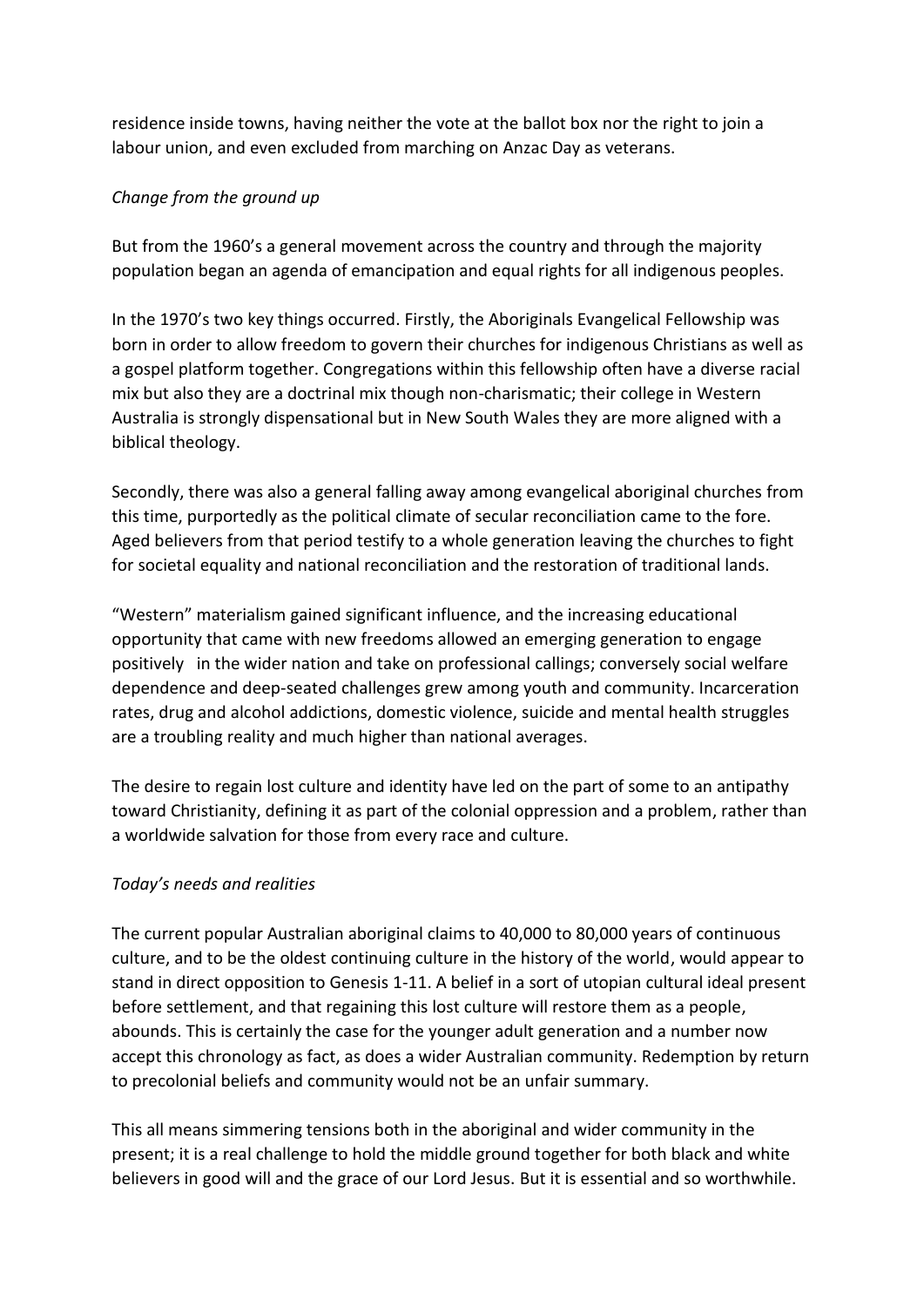A Wiradjuri elder in his 70's, who had invested heavily in politics and culture and held political office for at least a quarter of a century, recently testified: "culture tends to divide peoples and I am not so heavily involved now, I want to support the ministry of my church and Pastor's bible teaching, as only the Gospel unites all peoples". The change in him has been evident to many: wearing his culture positively, but in the name of Christ reaching out to all.

There are just under 800,000 aboriginal and Torres Strait islanders remaining across the country today (with a significant 10% increase in the past 30 years). They amount to about 3.5% of the national population of Australia. Two-thirds live outside the major cities and at the last census 60% of indigenous peoples claimed some sort of Christian heritage or belief [National Census 2016]. Much of this may be nominal or traditional, as with any people group.

The doctrines of grace are only consistently present in a handful of churches that have high aboriginal membership; instead there is a man-centred Arminian and Dispensational teaching that abounds, with much modern charismatic influence and an ever growing appetite for conspiracy theories. The latest (distressingly evident) is the belief that COVID vaccination equates with the "mark of the beast" or a renewed attempt at genocide.

The blending of animistic beliefs with Christian teaching – syncretism - incorporating everything from smoking ceremonies to rainbow serpent myths into theological practices and belief is growing popular. An accompanying belief that you can lose your salvation and regain it any number of times creates a brittle and fragile faith.

The historically consistent effort in regard to the doctrines of grace has been through the evangelical or "Sydney" Anglican group, but they are a minority in a much larger deeply compromised denomination. The Anglicans also more easily accommodated claims of 40, 000 – 80, 000 years of continuing aboriginal culture, possibly due to a more ready acceptance of a theistic evolutionary framework of creation.

Reformed non-conformist churches are greatly needed and little present. Where such exist, they are worthy of real support, prayerfully and practically. More need to be planted. One example of such is the Dubbo Christian Family Church, which has an extensive teaching and pastoral ministry and provides conference occasions and regional encouragement to a wider group of believers and enquirers. The backbone of the church is made up of the consistently committed indigenous believers, yet the local congregation is a healthy and united mix of culture and race.

Cross-cultural gospel cooperation and witness to the community is critically important. With my family, we have been privileged to take part in this co-operative communion and been embraced in love by many aboriginal brethren. The doctrines of grace and the sovereignty of God at the heart of the Biblical gospel are desperately needed, to build upon the rock and